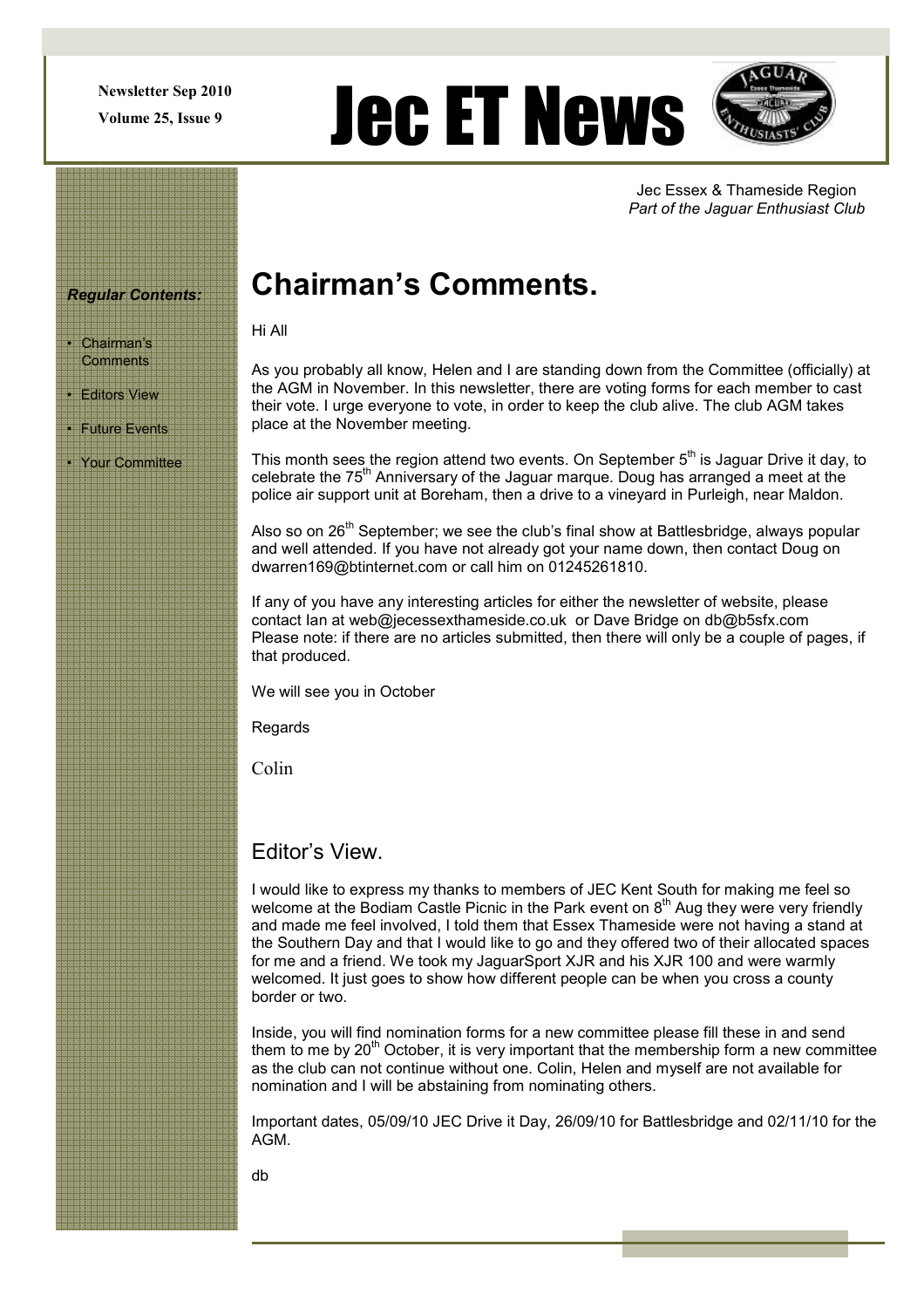#### PICNIC IN THE PARK" AT BODIAM CASTLE - 8 AUG 2010





On Sunday 8th August members of the Essex Thameside met up with Kent South region and visited Bodiam Castle, Nr. Robertsbridge in East Sussex. Over 20 Jaguars turned up. The weather was a bit overcast to start, but soon became brighter and hotter later in the day. The idea was that we bring some food for everyone to share. There was masses!!! Some of us love the curried pasties and had more than one!!! Then the small chocolate eclairs came out and went very quickly too. The castle was quiet amazing. The moat around the castle was full of coy carp. Some were massive which although the picture on the right shows one of them, you cannot really image how big they were.

Over the back field was a steam train that went up and down the line quite frequently, tooting it's whistle and

blowing smoke.

We had a lovely day and everyone enjoved the company and the venue.





We look forward to the next outing which has been planned for Sunday September 5th "Drive it Day" at Boreham and Purliegh, Nr. Maldon. Anyone that hasn't already expressed an interest to attend can turn up at Boreham Airfield at 9am and pay on the day, which will be £5. Please advised Doug Warren on 01245 261810 as tea/coffee & "bacon butties" will be available at Boreham. 38 members and partners have already signed up to attend, over 20 cars. We do hope the weather stays fine!

Doug Warren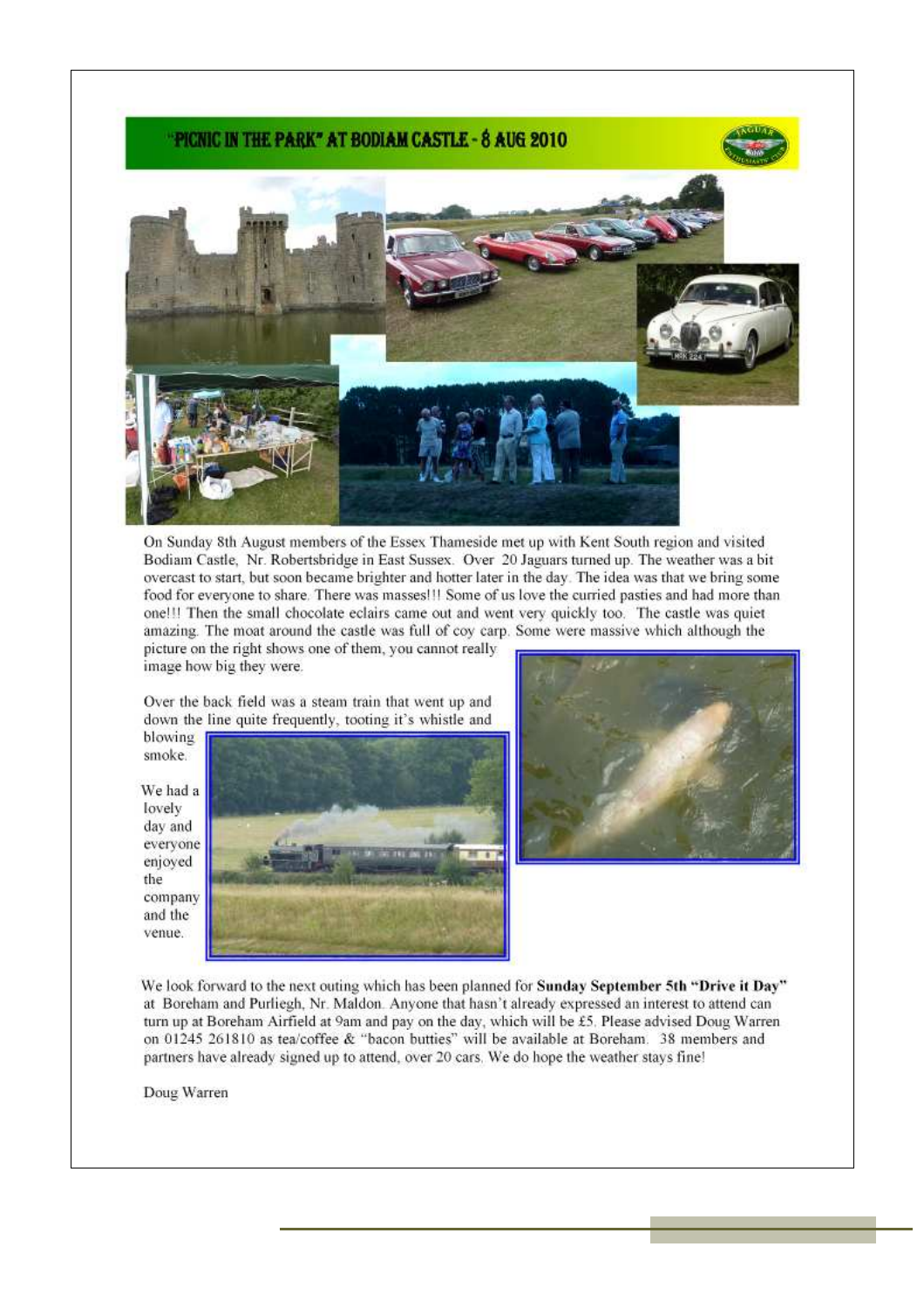

## **JAGUAR ENTHUSIASTS' CLUB - SOUTHERN DAY, BEAULIEU**

A few members from the region attended the Southern Day event. Jackie and myself went down the previous day We left home in Chelmsford at around 11am. Six hours later we arrived!!!!. The journey was something else. We got caught on the M25 when the traffic came to a standstill, so I peeled off and went down the A1 towards West London. Mistake!! We eventually got to the M3 but witnessed three separate accidents with the inevitable results of traffic slowing to see what was going on. Then when we got to Lindhurst, Hampshire, we got caught up In yet another accident between there and Lymington where we were suppose to be staying. That was another story. I had punched in the post code of the Premier Inn that we were staying at and the Sat Nav took us to the



address. Only it turned out to be a nursing home!!! The following doubts came over me, did I press the right buttons? Had I recorded the post code correctly? I had the print out with me and when I checked, I had entered them correctly. So what was going on? As we were about to leave a cleaner came out of the nursing home. We asked him if he knew where the Premier Inn was and he replied, "No there's not one around here. I don't think I know of one in this area!!" When we showed him the print out it had Lymington (Hordle). He said that Hordle was another 3 to 4 miles further on. So we continued our journey in an effort to find someone that may know where this place was. I had only printed the postcode and not the street name or telephone number so we were unable to make contact or enter the street name into the Sat Nav. (Word to the wise - make sure you have a telephone number if you are going to a place you have never been to before!!!) We eventually found two walkers



in Hordle and asked them if they knew of the Premier Inn. Fortunately they did and we were less than half a mile away!! When we got to the hotel, the receptionist explained that they were aware of the error on the Internet, and their Head Office had been informed over a year ago!!!!!

So the next day we went to the show. This year's Southern Day was a resounding success. The venue was very apt amongst Lord Montague's fantastic collection and thousands turned out for the event.

The National Motor Museum houses one of the finest collections of vehicles and memorabilia in the world. With exhibits dating from the dawn of motoring and fascinating displays about all aspects of motoring history. The museum is forever changing it's displays.

The event had the "Pride & Joy" as well as the "Concourse" competitions. There was a sheep dog display, chasing ducks!! A 75th

Anniversary Jaguar parade was also provided and the whole day was brilliant. If you haven't been before to either the Northern Day or Southern day I can whole heartedly recommend this event.



Jaguar XJ Coupe Convertible



'E' Type with some serious modifications



XJ40 with modifications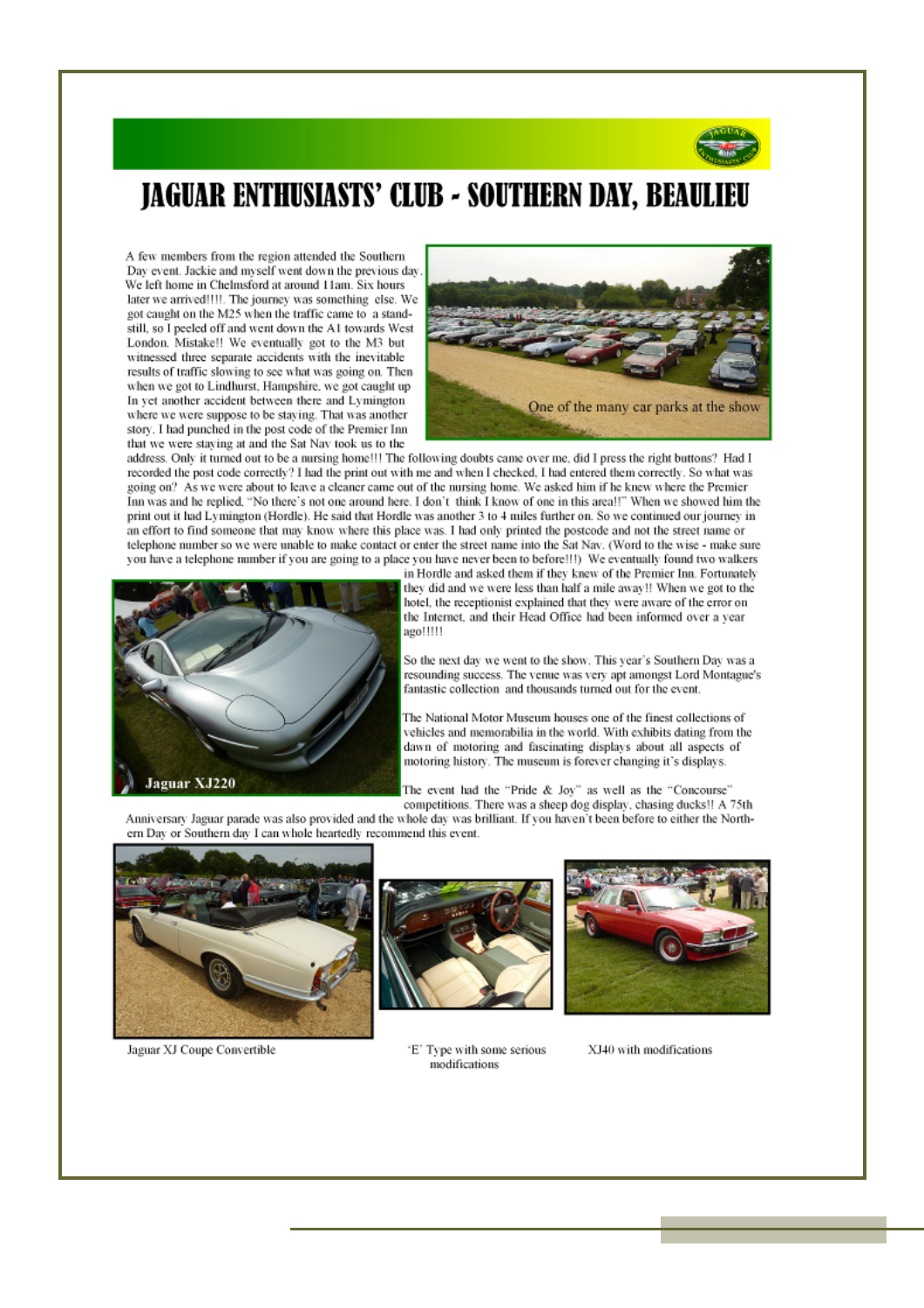### NOMINATION FORM FOR JECET COMMITTEE POSITION

(Chairperson, Treasurer, Secretary, Membership Secretary, Editor, Internet Officer) ANNUAL GENERAL MEETING NOVEMBER 2nd 2010

I wish to nominate (insert name)…………………………………………………………………..

For the Committee position of (insert position title)………………………………………………………………………

Your name……………………………………………………………………………………………

Your JEC member number…………………………………………………………………………

Nominations must be received by  $20<sup>th</sup>$  October 2010; the person you nominate must be willing to take up the committee position and can only take on one committee position.

All nominees will be contacted and should be available to attend the AGM on November  $2^{nd}$ 2010, where they will be proposed, seconded and receive a show of hands. Should two or more people be nominated for the same position a show of hands will decide who is elected to the position.

For the club to continue a committee must be elected and must contain a quorum of no less than three elected members. The committee at minimum level should consist of a Chairperson, a Secretary and a Treasurer.

All nominations should be sent to the current editor who is standing down from his position on October 27th, is not standing for election to the committee and is also abstaining from making any nominations and is effectively neutral.

You can either,

Email your nominations to:

db@b5sfx.com (titled JECET nomination).

Or post to:

Mr D Bridge 343 Rush Green Road Romford Essex RM7 0NJ.